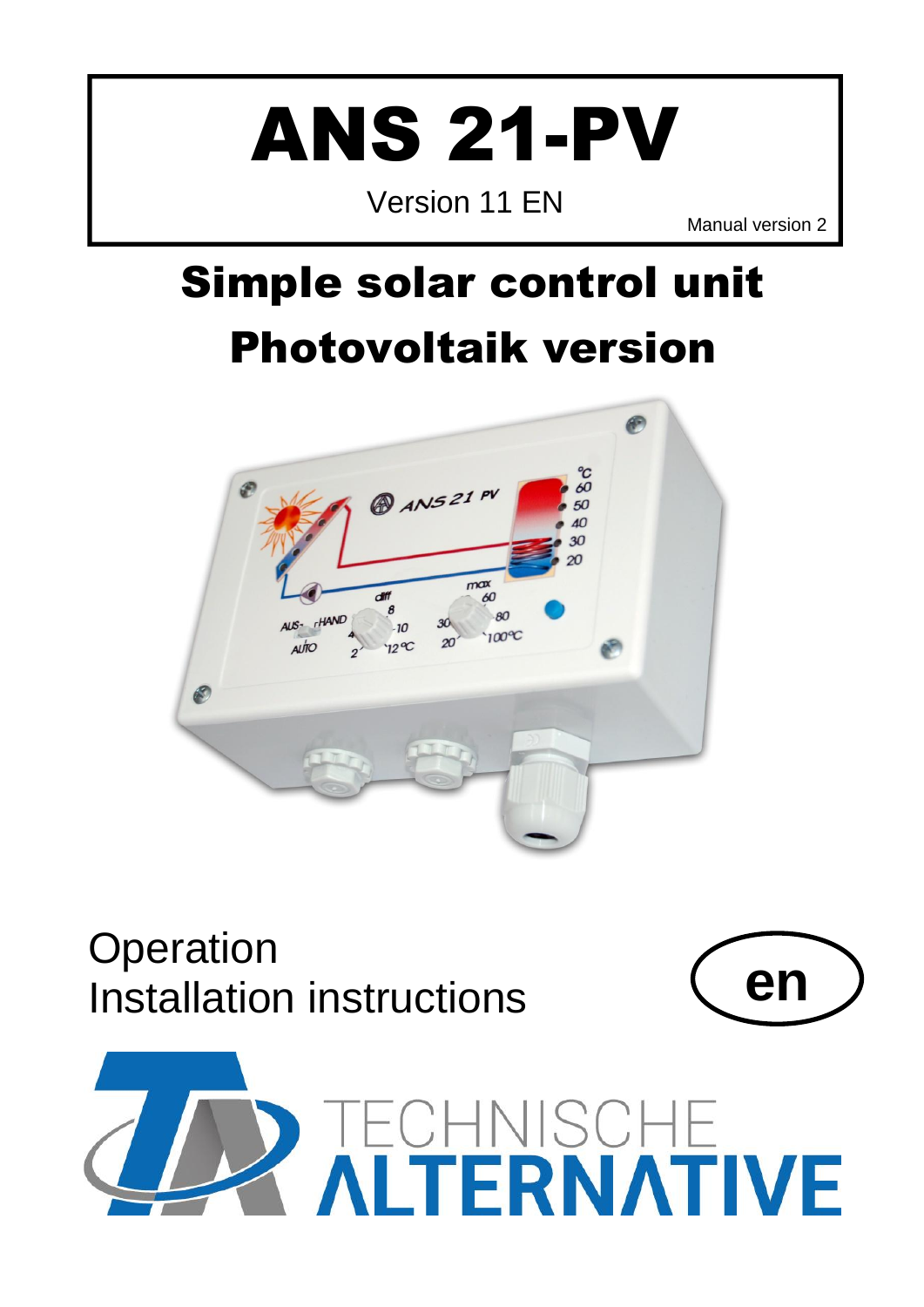# **Table of contents**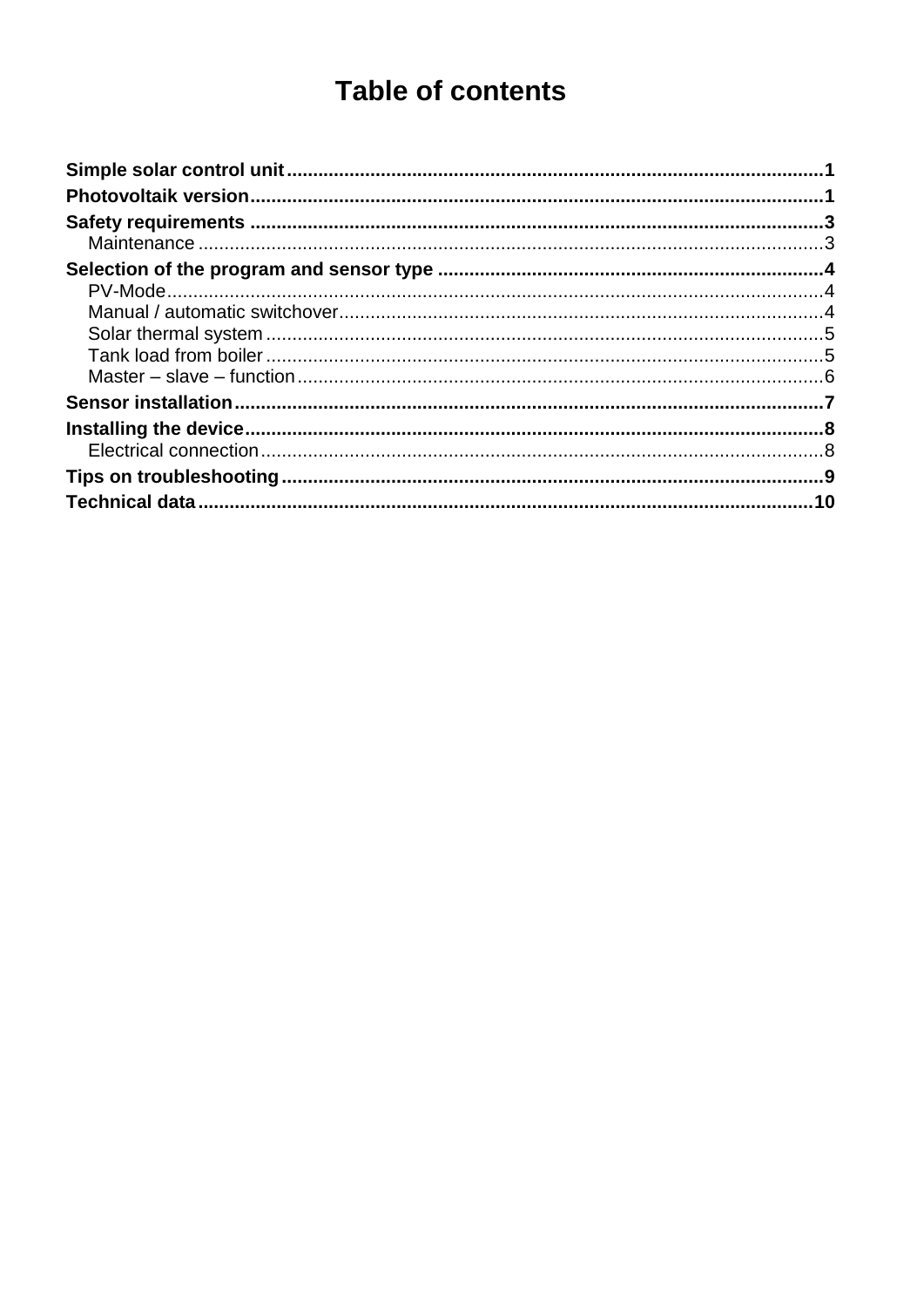## <span id="page-2-0"></span>Safety requirements



**All installation and wiring work on the controller must only be carried out in a zero-volts state.**

**The opening, connection and commissioning of the device may only be carried out by competent personnel. In so doing, all local security requirements must be adhered to.**

The device corresponds to the latest state of the art and fulfils all necessary safety conditions. It may only be used or deployed in accordance with the technical data and the safety conditions and rules listed below. When using the device, the legal and safety regulations apposite to the particular use are also to be observed.

- ► The device must only be installed in a dry interior room.
- ► It must be possible to isolate the controller from the mains using an all-pole isolating device (plug/socket or double pole isolator).
- ► Solar thermal systems can become very hot. Consequently there is a risk of burns. Take care when fitting temperature sensors!
- ► For safety reasons, the system should only be left in manual mode when testing. In this operating mode, no maximum temperatures or sensor functions are monitored.
- ► Safe operation is no longer possible if the controller or connected equipment exhibits visual damage, no longer functions or has been stored for a lengthy period of time under unsuitable conditions. If this is the case, place the controller and equipment out of service and secure against unintentional use.

#### <span id="page-2-1"></span>**Maintenance**

If used properly, the system does not require maintenance.

As the components relevant to accuracy are not subjected to loads if used properly, longterm deviation is very low. The unit thus cannot be adjusted.

The construction characteristics of the unit must not be changed for repairs. Spare parts must correspond to the original parts and be used as intended.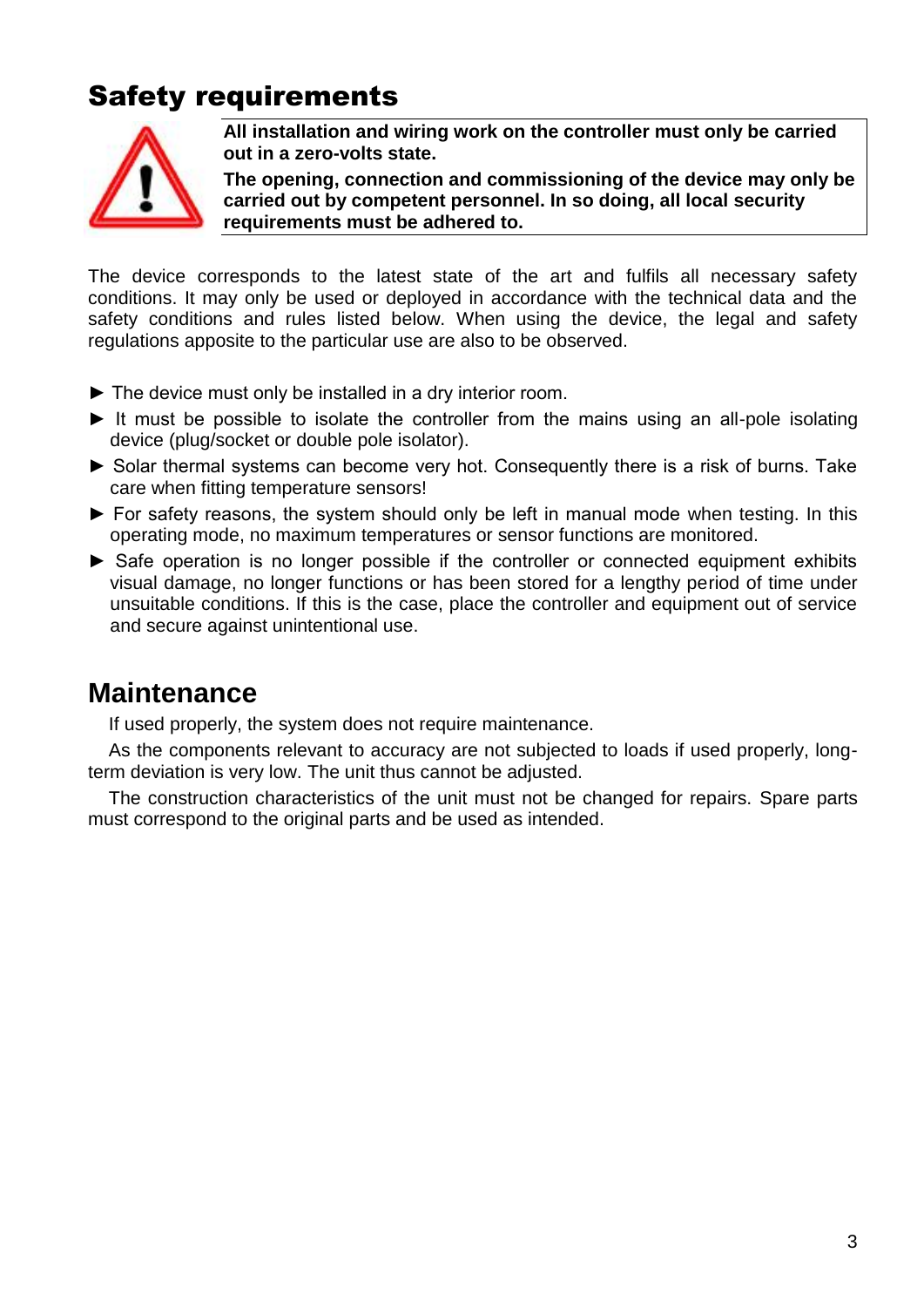#### <span id="page-3-0"></span>Selection of the program and sensor type

The selection of the program and the sensor type has to be made before installation. **The controller does not operate or operates incorrectly, if the incorrect sensor type is set.**



#### **Before opening the housing always switch-off the supply voltage!**

The selection occurs by means of a slide switch on the right border of the board. There is no access possible to the slide switch from outside. Four positions are available:

- 1) **L+P** Feed pump requirement by PT1000 sensors
- 2) **L+K** Feed pump requirement by KTY sensors
- 3) **S+P** Solar power system with PT1000 sensors
- 4) **S+K** Solar power system with KTY sensors

## <span id="page-3-1"></span>**PV-Mode**

Parallel to the temperatures, the input voltage is also checked.

Switch-on threshold: >11V

If the voltage falls below the lower value (<9V) or rises above the upper value (26V), the pump is switched off.

By pressing the blue button, the sensor value LED display can be activated for 5 seconds.

## <span id="page-3-2"></span>**Manual / automatic switchover**

On the front side of the control is a sliding switch with the functions AUS (=OFF), AUT (= automatic, normal setting) and HAND (=ON, endurance run).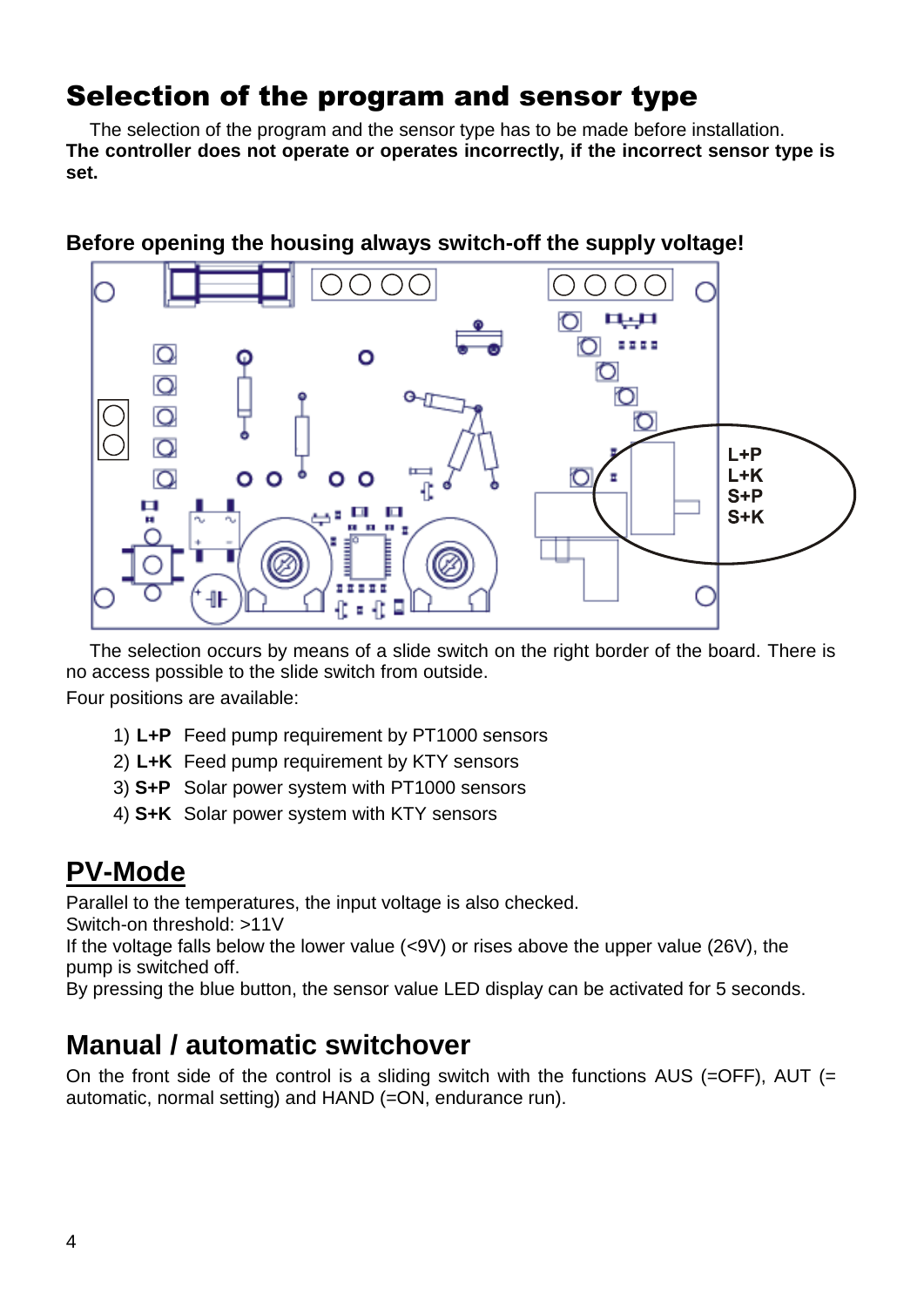# <span id="page-4-0"></span>**Solar thermal system**

function switch in position **S+ (solar)**



The pump runs when sensor **KS** has a temperature of *diff* higher than sensor **BS** and **BS** has not exceeded the threshold *max*.

*Pump = KS > (BS + diff) & BS < max*

**Collector excess temperature:** if the collector temperature climbs above 130°C, the pump is switched off and only released again, if the temperature falls below 110°C. During the excess temperature shutoff, the two top LEDs of the collector display flash.

## <span id="page-4-1"></span>**Tank load from boiler**

function switch on position **L+ (feed pump)**



The pump runs when **sensor KS** is greater than the threshold **max** (here used as "min") and **sensor KS** is greater than **BS** by the difference **diff**.

*Pump = KS > max & KS > (BS + diff)*

#### **The difference function:**

The output only switches the pump when the temperature of the collector or the boiler is greater than the temperature of the boiler by the set difference **diff**.

#### **The thermostat function:**

**Solar S**: If the **tank temperature** exceeds the set **maximum threshold**, the pump is switched off regardless of the temperature of the collector (protection from calcification).

**Feed pump L**: If the **boiler temperature** falls below the minimum threshold, the pump is switched off (protection from sooting).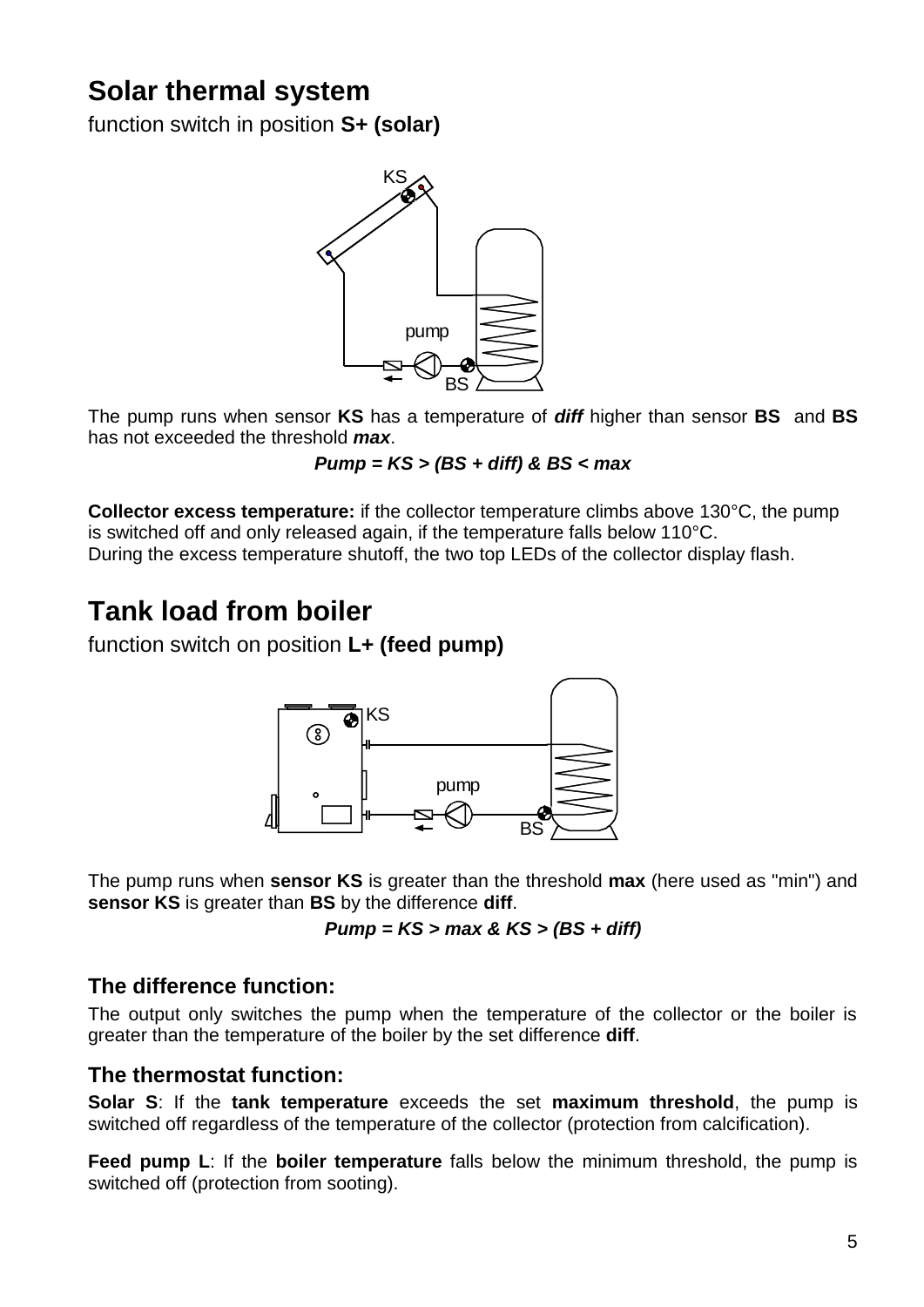#### <span id="page-5-0"></span>**Master – slave – function**

Two ANS 21 controllers, can be connected via the data link. Consequently it is possible to charge two tanks, of which one tank is prioritised for charging by the "master".

Both sensors are connected to the master.

Only the tank sensor BS is connected to the slave controller that is subordinate to the master. The slave receives the collector temperature from the master.

There are two operating modes for this master-slave operation:



**2-pump mode:** as can be seen in the schematic diagram, a pump is connected to both master and slave. The master pump has absolute priority, hence the slave pump can only be switched on if the master pump is switched off (dependent on the starting conditions). 2-pump mode is activated if the terminals of the collector sensor at the slave remain disconnected (= interruption).



**Pump-valve mode:** the common pump is connected to the master controller, the slave controls the valve. As soon as the starting condition is no longer fulfilled at the master, the slave receives the command to switch on the pump and switches the valve to "its" consumer TK2. Pump-valve mode is activated if the terminals of the collector sensor at the slave are bridged with a jumper  $(=$  short circuit).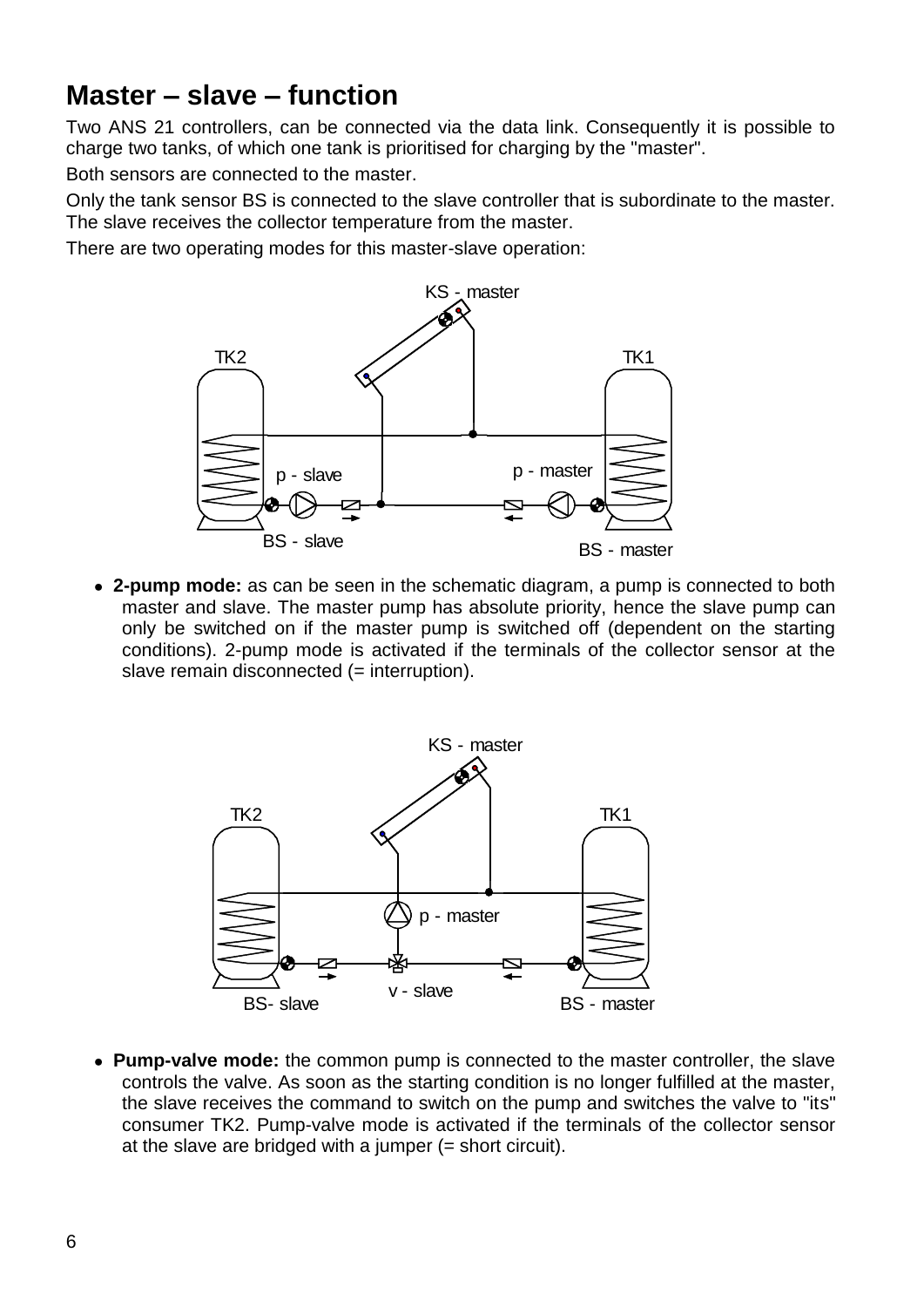## <span id="page-6-0"></span>Sensor installation

The sensors must be properly arranged and installed for the system to function correctly.

- **Collector sensor (red or grey cable with connection box):** Either insert the sensor in a pipe directly soldered or riveted to the absorber and extending out of the collector casing or screw the sensor onto a T piece on the end of the supply line's collecting tube using an immersion sleeve. No water may be allowed to enter the immersion sleeve (danger of freezing).
- **Storage sensor:** The sensor should be used with an immersion sleeve just above the outlet for the exchanger's return line if heat exchangers with ribbed tubes are used and with a T piece on the outlet of the exchanger's feed line if integrated non-ribbed tubes are used. It should not be installed below the respective register or heat exchanger in any case.
- **Boiler sensor (boiler supply line):** This sensor is either screwed into the boiler using an immersion sleeve or at a short distance from the boiler on the supply line.
- **Pool sensor (swimming pool):** Install directly at the outlet from the pool on the suction line as an attached sensor (see attached sensor). Installation using an immersion sleeve is not recommended due to the possibility of condensation within the sleeve.
- **Attached sensor:** Attach to the line using pipe or hose clamps. Make sure the material used is proper (corrosion, temperature resistance, etc.). Then, the sensor has to be well insulated so that the pipe temperature is measured exactly and the ambient temperature does not influence the measurement.

All of the sensor lines with a cross-section of 0.5mm2 can be extended up to 50m. With this length of line and a Pt1000 temperature sensor, the measurement error is approx. +1K. Longer lines or a lower measurement error require an appropriately larger cross-section. The sensor and the probe can be connected by putting the heat-shrinkable sleeve truncated to 4 cm over a wire and twisting the bare ends. If one of the wire ends is tinned then the connection must be made through soldering. Then the heat-shrinkable sleeve is put over the bare, twisted ends and carefully heated (such as with a lighter) until it has wrapped the connection tightly.



In order to prevent measurement fluctuations, the sensor cables must not be subject to negative external influences to ensure fault-free signal transmission. When using nonscreened cables, sensor cables and 230V network cables must be laid in separate cable channels and at a minimum distance of 5 cm. If screened cables are used, the screen must be connected to the sensor earth.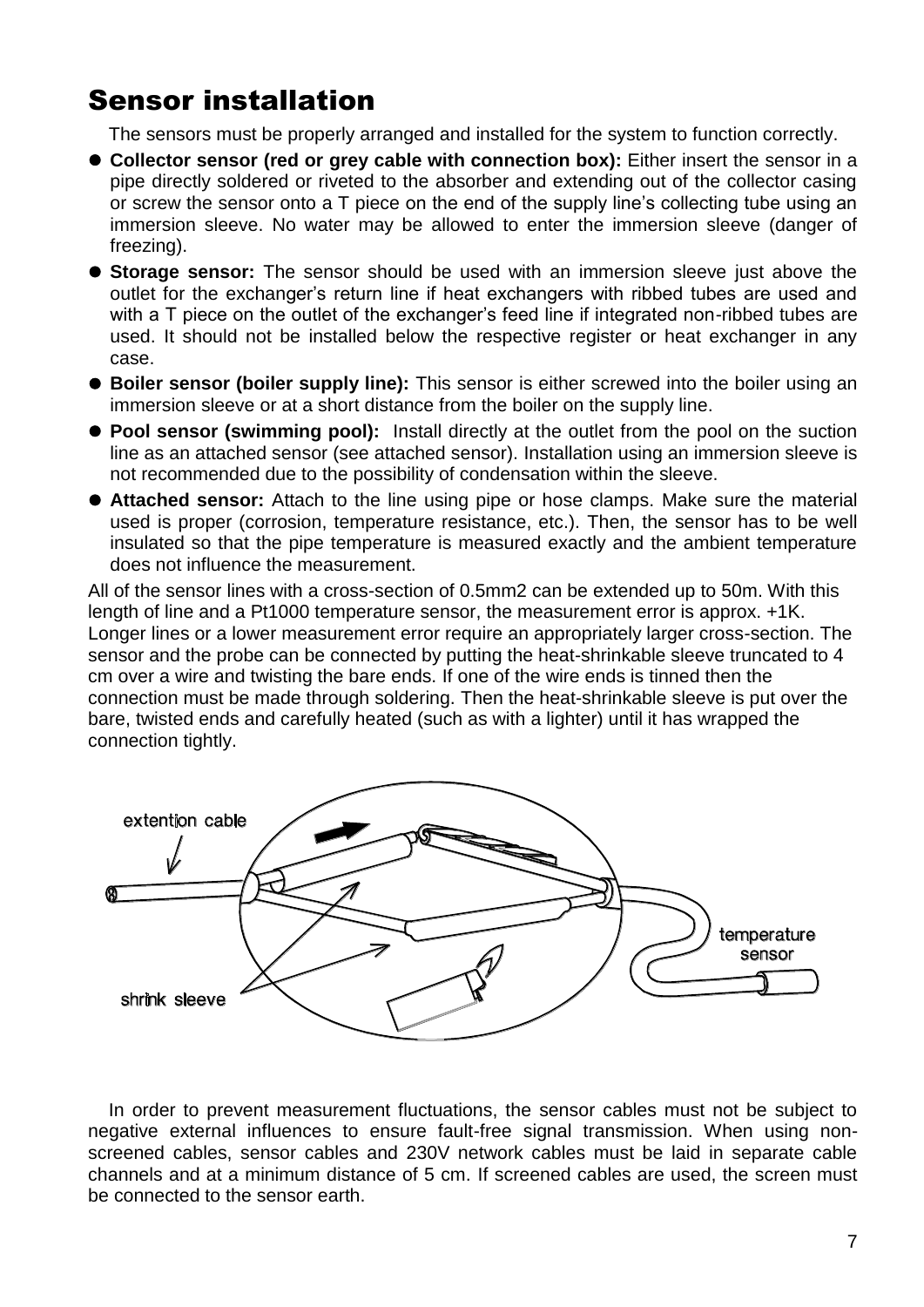# <span id="page-7-0"></span>Installing the device

#### **WARNING! ALWAYS PULL THE MAINS PLUG BEFORE OPENING THE CASING!**

Unscrew the four screws on the edges of the case and screw on the basin through the two holes on the bottom side using the fastening screws provided.

#### <span id="page-7-1"></span>**Electrical connection**

Only a trained electrician may provide the electrical connection in compliance with local guidelines. The sensor lines must not be laid in the same cable channel as the supply voltage. In a commonly used cable channel, appropriate shielding has to be provided.

Operation without a charge controller is also possible using PV panels with outputs greater than 30W used in conjunction with special solar pumps (e.g. Ecocirc D5-Solar made by Laing).

For special applications with pump capacities > 20W, a capacitor block (special accessory) is recommended for improving the motor start-up.

**Caution:** Only work on the inside of the control system when it is dead. The connections are to be put according to the marking of the clamps.

**Note:** The system has to be grounded properly and furnished with surge arresters to protect it from damage due to lightening. Sensor failures due to storms and static electricity are usually the result of faulty construction.



When using the master-slave function, the data link must be connected in-phase to both units (data to data, ground to ground).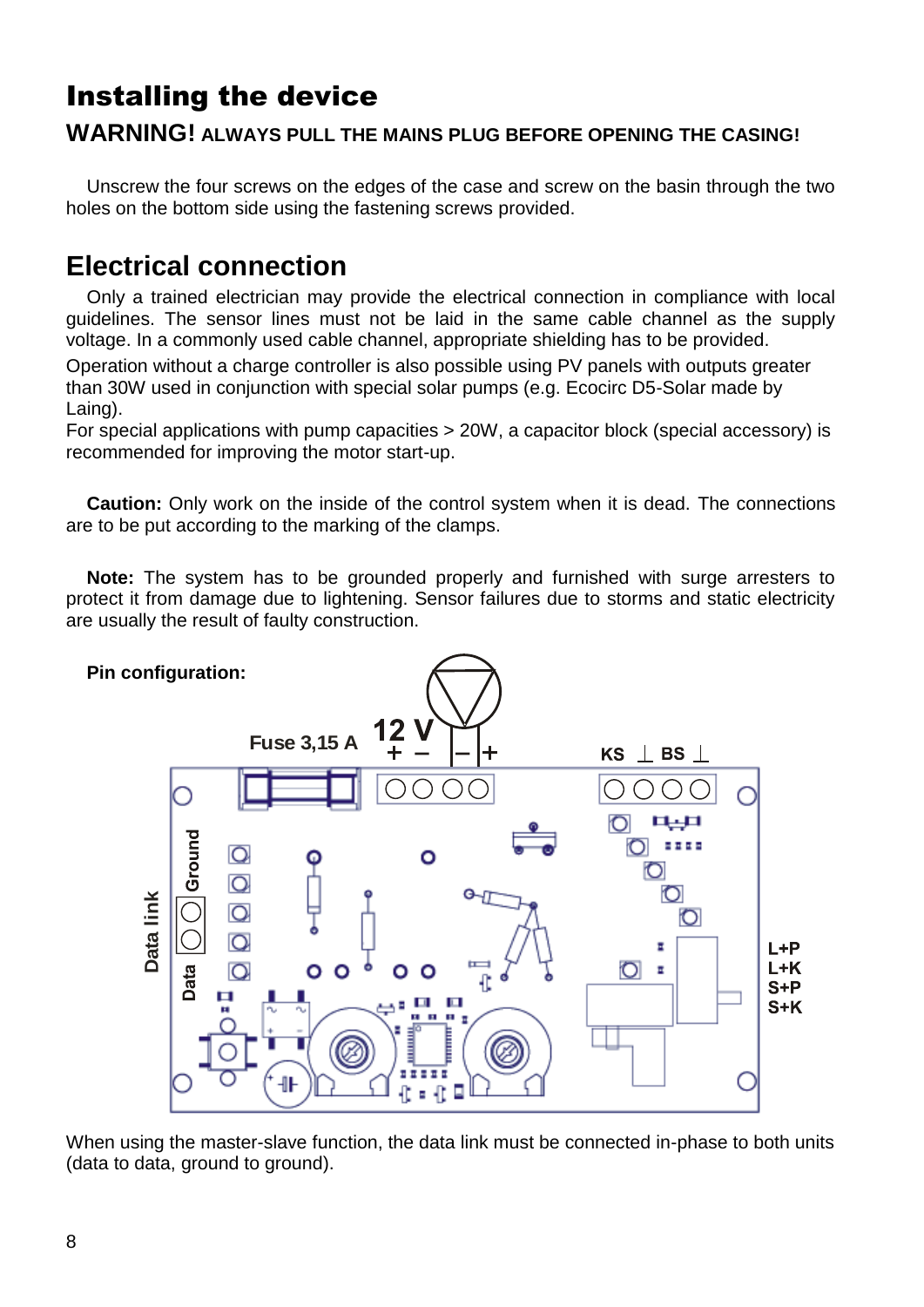# <span id="page-8-0"></span>Tips on troubleshooting

When the control system does not function properly on automatic mode, the function switch and the sensors should be checked.

**Version display:** as the controller is connected, the version is temporarily displayed using the right tank LEDs (binary code - reading from the top down).

**A short-circuit or an interruption** of a sensor are displayed directly on the control system. If a short-circuit occurs, the lowest LED of the collector or tank icon blinks. In case of an interruption, the top LED of the icon blinks.

**Collector excess temperature:** if the collector temperature climbs above 130°C, the pump is switched off and only released again, if the temperature falls below 110°C.

During the excess temperature shutoff, the two top LED's of the collector display flash.

**Master-slave mode**: the control circuit continues to function at least partly, if an error occurs at a sensor:

- if the master tank sensor fails, the master pump is deactivated, however it can activate the slave at any time, depending on the operating mode.
- if the slave tank sensor fails, the master operates in stand-alone mode (master-slave  $\bullet$ mode is deactivated)
- if the master collector sensor fails, the system shuts down completely (LEDs continue to display the error)

In addition, the sensors can be measured by means of an ohmmeter.

| Temp. [°C]                                                                                             |  | 25. | - 30 | 40 | 50 | 60 | 80 | 90 | 100                                                                               |
|--------------------------------------------------------------------------------------------------------|--|-----|------|----|----|----|----|----|-----------------------------------------------------------------------------------|
| <b>R (Pt1000)</b> [Ω]   1000  1039  1078  1097   1117   1155   1194   1232   1271   1309   1347   1385 |  |     |      |    |    |    |    |    |                                                                                   |
| $ R$ (KTY) $[\Omega]$                                                                                  |  |     |      |    |    |    |    |    | 1630   1772   1922   2000   2080   2245   2417   2597   2785   2980   3182   3392 |

If the system is not in operation although supply voltage is connected, the 3.15A quickblowing fuse that protects the control system and the output should be checked and exchanged if necessary.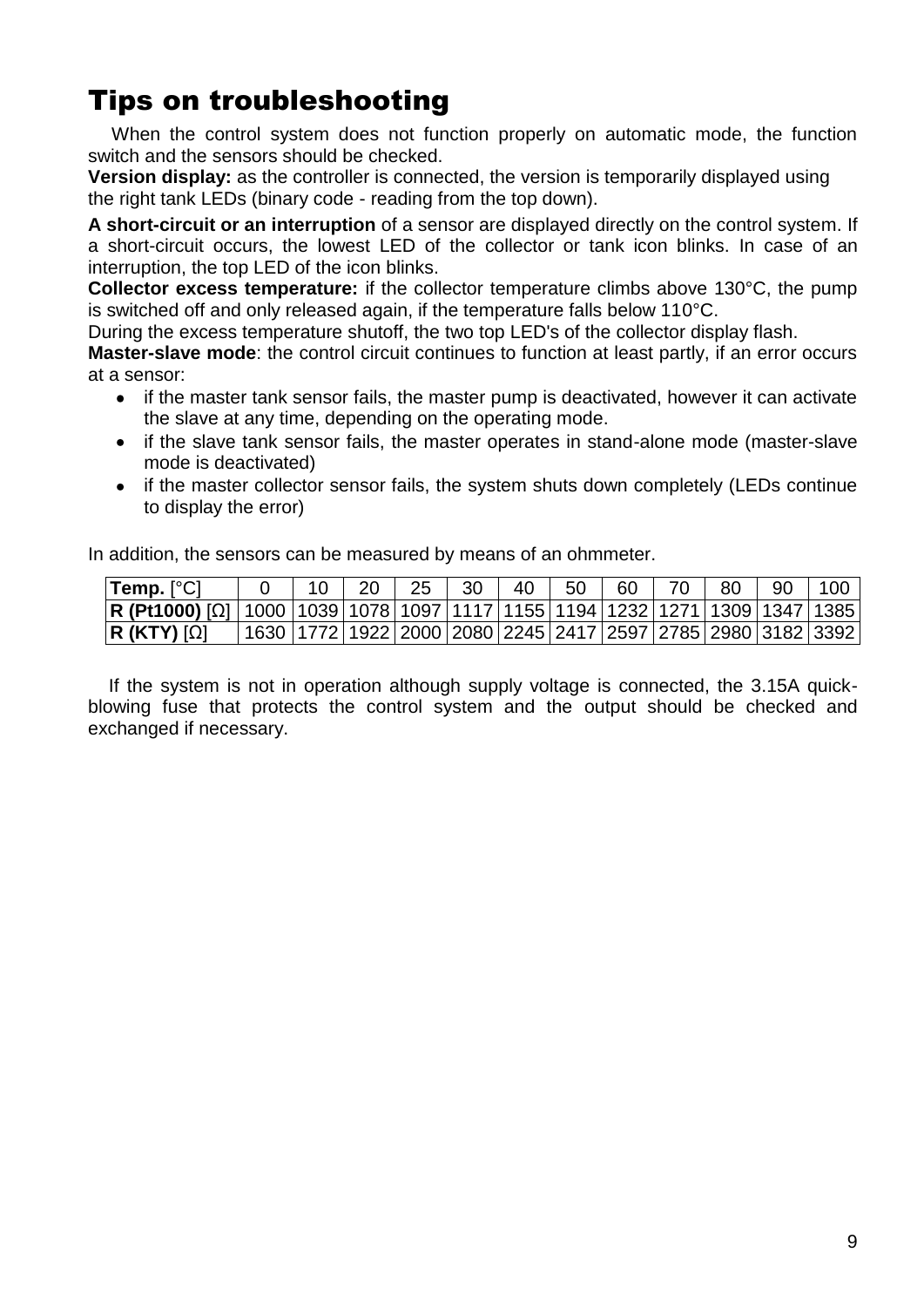## <span id="page-9-0"></span>Technical data

Temp.difference: adjustable from 2-12°C (hysteresis = 3K)<br>Overheating temp./ Min.threshold: adjustable from 40-100°C (hysteresis = 3 adjustable from 40-100 $\degree$ C (hysteresis = 3K) Accuracy: tip. +-2%<br>Operating voltage: 9 - 26V Operating voltage: Current consumption at 12V (all outputs = OFF): < 10mA Current consumption at 12V (all outputs =  $ON$ ): < 55mA

#### **Dimensions in mm:**



O

 $\blacksquare$ 

ᠿ

 $^\circledR$ 

We reserve the right to make technical changes.  $\degree$  02016

O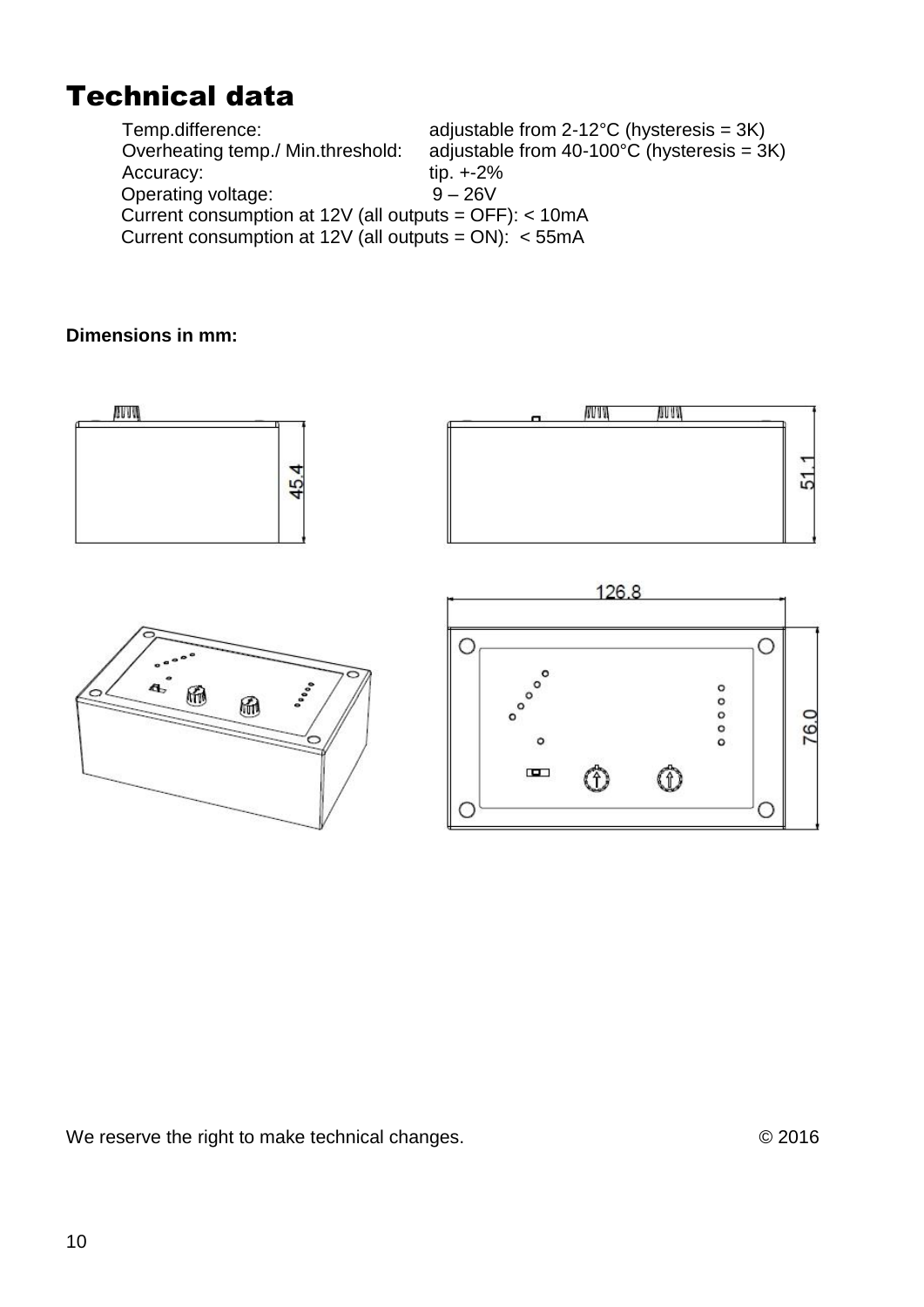## **EU Declaration of conformity**

| Document- Nr. / Date:                                                                       | TA17008 / 02/02/2017                                                                                                                        |  |  |  |  |  |
|---------------------------------------------------------------------------------------------|---------------------------------------------------------------------------------------------------------------------------------------------|--|--|--|--|--|
|                                                                                             | Company / Manufacturer: Technische Alternative RT GmbH                                                                                      |  |  |  |  |  |
| Address:                                                                                    | A-3872 Amaliendorf, Langestraße 124                                                                                                         |  |  |  |  |  |
| This declaration of conformity is issued under the sole responsibility of the manufacturer. |                                                                                                                                             |  |  |  |  |  |
| Product name:                                                                               | ANS21-PV                                                                                                                                    |  |  |  |  |  |
| Product brand:                                                                              | <b>Technische Alternative RT GmbH</b>                                                                                                       |  |  |  |  |  |
| Product description:                                                                        | Simple solar control unit                                                                                                                   |  |  |  |  |  |
| The object of the declaration described above is in conformity with Directives:             |                                                                                                                                             |  |  |  |  |  |
| 2014/35/EU                                                                                  | Low voltage standard                                                                                                                        |  |  |  |  |  |
| 2014/30/EU                                                                                  | Electromagnetic compatibility                                                                                                               |  |  |  |  |  |
| 2011/65/EU                                                                                  | RoHS Restriction of the use of certain hazardous substances                                                                                 |  |  |  |  |  |
| 2009/125/EC                                                                                 | Eco-design directive                                                                                                                        |  |  |  |  |  |
| <b>Employed standards:</b>                                                                  |                                                                                                                                             |  |  |  |  |  |
| EN 60730-1: 2011                                                                            | Automatic electrical controls for household and similar use -<br>Part 1: General requirements                                               |  |  |  |  |  |
| EN 61000-6-3: 2007                                                                          | Electromagnetic compatibility (EMC) - Part 6-3: Generic standards -                                                                         |  |  |  |  |  |
| $+A1:2011$                                                                                  | Emission standard for residential, commercial and light-industrial                                                                          |  |  |  |  |  |
| + AC2012                                                                                    | environments                                                                                                                                |  |  |  |  |  |
| EN 61000-6-2: 2005                                                                          | Electromagnetic compatibility (EMC) - Part 6-2: Generic standards -                                                                         |  |  |  |  |  |
| + AC2005                                                                                    | Immunity for industrial environments                                                                                                        |  |  |  |  |  |
| EN 50581: 2012                                                                              | Technical documentation for the assessment of electrical and electronic<br>products with respect to the restriction of hazardous substances |  |  |  |  |  |
|                                                                                             | <b>Position of CE - label:</b> On packaging, manual and type label                                                                          |  |  |  |  |  |

 $C\epsilon$ 

Issuer: Technische Alternative RT GmbH A- 3872 Amaliendorf, Langestraße 124

#### *This declaration is submitted by*

Schneider chidras

Dipl.-Ing. Andreas Schneider, General manager, 02/02/2017

This declaration certifies the agreement with the named standards, contains however no warranty of characteristics.

The security advices of included product documents are to be considered.